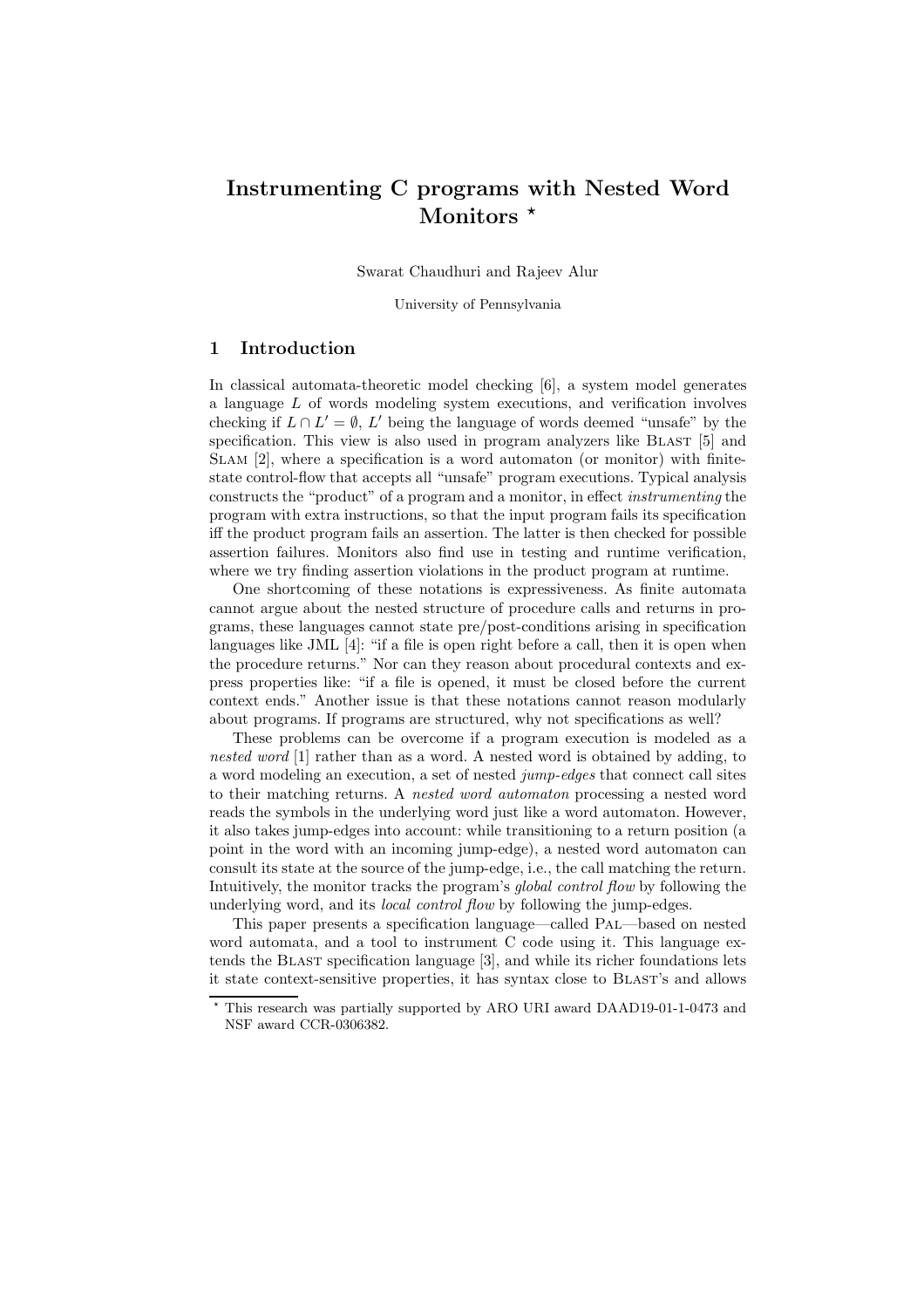easy instrumentation. Monitors in Pal are independent of the programs they are used to instrument, and work irrespective of whether recursion is present. While they are theoretically only as expressive as monitors in BLAST in the absence of recursion, they are more modular, succinct and comprehensible even in this case. We believe, therefore, that these monitors present an example of structured specifications, suitable for structured programs. Finally, while our monitors extend the specification format of a model checker, their use is not limited to static checking. Once a program has been instrumented with a monitor, it can be used for testing or run-time verification as well as static analysis or model checking.

## 2 Language description

```
global int open = 0;
global FILE * stream;
event \{ /* event 1 */
pattern {
   $1=fopen($2,$?);}
guard { strcmp($2,''dat'')
   ||(open==0 && infoo==1)}
 action {
   if (!\text{strcmp}(\$2,''\text{dat}'))open = 1;stream = $1; } }
}
```

```
event { /* event 2 */
 pattern { fclose ($1); }
  action \{ if (\$1 == stream)open = 0; \}
```

```
event { /* event 3 */
  pattern { $? = foo ($?); }
  local int stored;
  before {
    action { stored = infoo;
             infoo = 1; }after {
    guard \{ open == 0 \}action {
      infoo = stored;}
}
```
Fig. 1. A Pal specification

global int infoo =  $0$ ; We present the PAL language using an example. Consider a C program that opens and closes files via calls to fopen and fclose, and the following requirement: "a secret file dat is not opened outside the scope of a file-handling routine foo. If foo, or a procedure called transitively from it, opens a stream for dat, then: (1) no new stream for dat is opened without closing the current stream, and (2) any open stream for this file must be closed by the time the top-level call to foo returns." Such a discipline follows programmer intuition and prevents security flaws where the main context, unaware that foo has left open a sensitive stream, invokes an untrusted program that can now do I/O on the "leaked" stream (for a real instance of such a bug, see Sec. 3).

> A Pal monitor for this requirement is shown in Fig. 1. The states of the monitor are encoded by a set of monitor variables, and its transitions by a set of event{...} blocks. Some monitor variables are global and are declared using the keyword global intuitively, global monitor variables may be tested or updated by any event. In addition, each event includes an optional set of local monitor variables, declared using the keyword local, whose scope is restricted to the current event.

Events are fired by matching patterns on statements in the analyzed program. A pattern, specified in a pattern{...} block, is

an assignment or procedure call with possible "pattern variables" (\$?, \$1, \$2,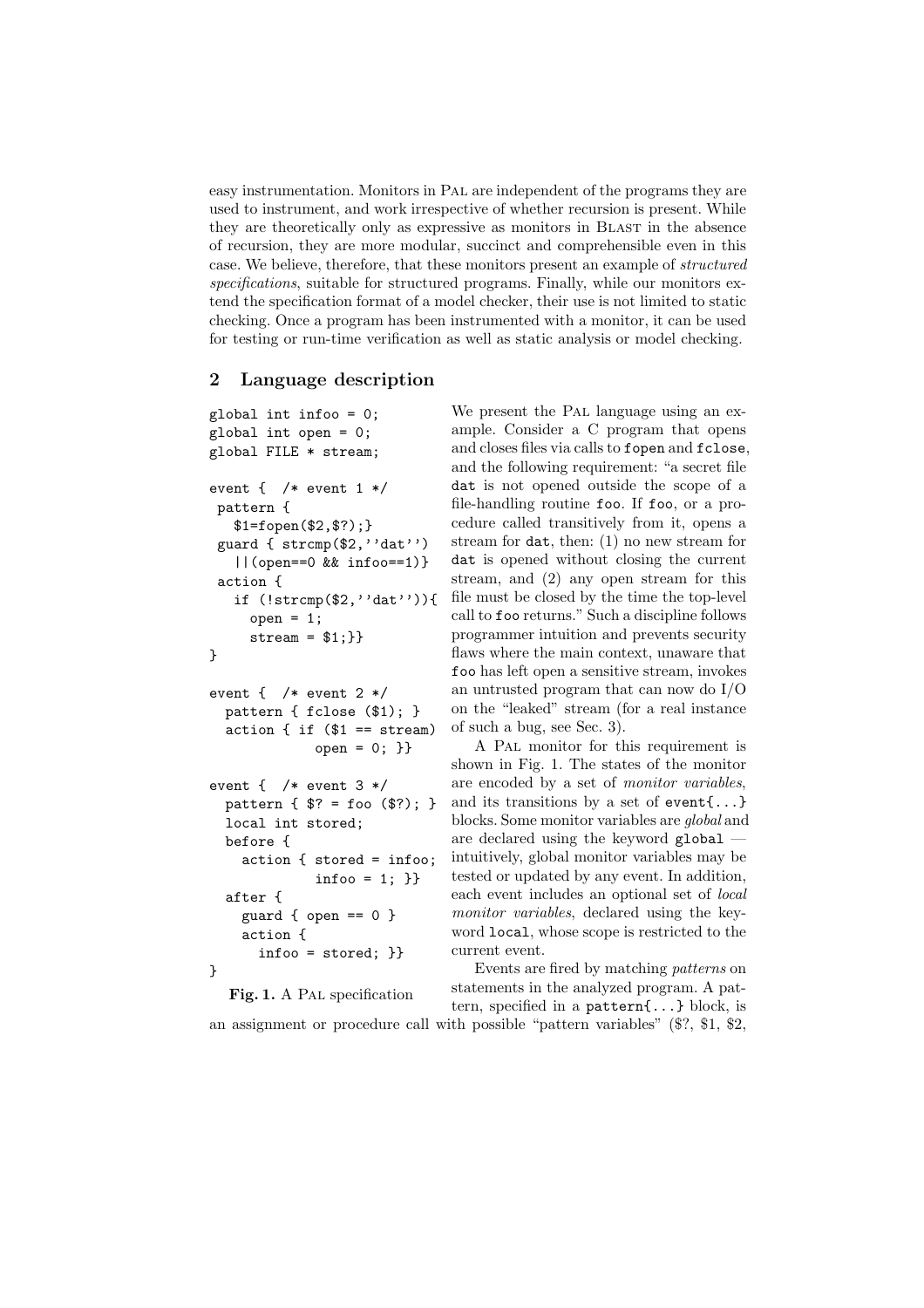etc.). During matching, the variables \$1, \$2, etc. match arbitrary C expressions and the variable  $\frac{6}{2}$ ? serves as a wildcard— e.g., the pattern in event 1 matches all calls to fopen. For each statement matching the pattern  $^1$  specified in the *i*-th event, the monitor sets up a precondition and a postcondition using the code in the blocks before  $\{\ldots\}$  and  $\text{after}\{\ldots\}$  in this event. The precondition (similarly, postcondition) checks whether an optional guard—a C expression over monitor and pattern variables, inside a guard{...} block—is satisfied by the monitor state right before (after) this statement. If the guard is not satisfied, an assertion violation is reported. Otherwise, the state of the monitor is updated by executing the C code contained within an optional action{...} block. This code is allowed to read pattern variables, and read or update monitor variables. For succinctness, we allow guards and actions to be defined outside before or after blocks (event 1 or 2)—in this case they are assumed to define preconditions.

```
int infoo = 0;
int open = 0;
FILE * stream;
bar() {
  int stored;
  ...
  stored = infoo;
  infoo = 1;
  x = foo(y);
  if (open == 0)infoo = stored;
  else ERROR;
  ...
}
```
Fig. 2. Instrumenting

using event 3

During instrumentation, code blocks implementing an event's precondition and postcondition are respectively injected before and after statements matching its pattern. Consider a call  $x = foo(y)$  in a procedure bar in a program; on instrumentation using the monitor in Fig. 1, this line is replaced by the chunk of code in Fig. 2. Declarations of the monitor variables are added as well; stored is declared locally in bar, and infoo, open, and stream are declared globally.

Note that this syntax closely resembles that of the BLAST query language. BLAST, too, allows injection of code before or after a program statement using the keywords before and after. This similarity is a design feature, as our goal was to extend BLAST minimally to obtain a specification language for contextsensitive requirements. The key new features in Pal are local variables and the ability to declare before and after blocks in the same event. This modification makes a major semantic difference: the control-flow of a monitor is now given by a nested word automaton,

rather than a word automaton. Consider our example monitor and an execution of the input program containing a call to foo. In the nested word capturing this execution, there is a jump-edge from the call to foo to its matching return. Now, as the monitor reads this execution, it can save its state right before control enters foo using its local variables, and retrieve this state at the matching return. Thus, it has the power of a nested word automaton that reads the corresponding nested word, consulting its state at the source of an incoming jump-edge while transitioning to a return position. On the other hand, our monitor can use its global variables to pass states into invoked procedures such as foo, just like a Blast monitor. More abstractly, this amounts to state updates as it reads the underlying word structure.

<sup>&</sup>lt;sup>1</sup> Monitors are deterministic—i.e., if more than one pattern is matched at any point, we break the tie by picking the one in the event defined first.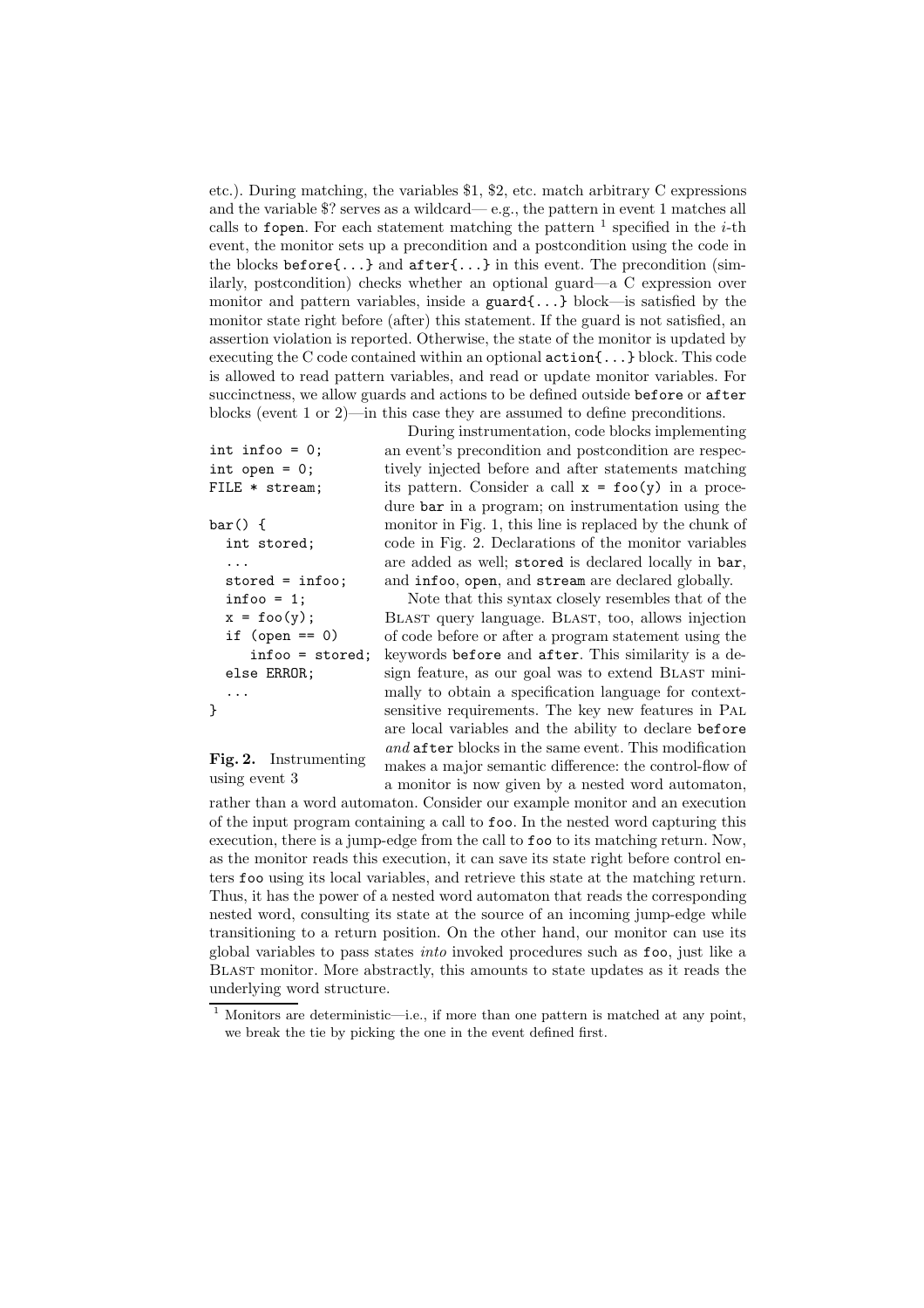We end this section with some hints to check that the monitor in Fig. 1 specifies our original requirement. The variables infoo and open track whether foo is in the stack and whether dat is open, and stream stores a possible open stream for dat. The variable stored is used to infer whether control is back to the top-level context calling foo. The rest is easily verified.

## 3 Implementation and case studies

We have implemented PAL on top of the current implementation of BLAST. The specification and analysis modules in BLAST are orthogonal: the former generates C code instrumented with a monitor, while the latter checks the generated code for assertion failures. We extend Blast's specification module to permit Pal monitors, and analyze the generated code statically as well as dynamically. The source code of our implementation, along with the examples that we now discuss, is available at http://www.cis.upenn.edu/~swarat/tools/pal.tar.gz.

File descriptor leak in fcron A monitor as in Sec. 2 could be used to prevent a reported bug (http://nvd.nist.gov/nvd.cfm?cvename=CVE-2004-1033) in Version 2.9.4 of fcron, a periodic command scheduler for Linux. Here, the main function of a binary (fcrontab) calls a routine parseopt, which calls a routine is allowed to check if a user is "allowed", which calls a procedure that opens, but forgets to close, a stream for a secret file fcron.allow. After control returns to the main context, the program starts a process with a name derived from an environment variable. However, an attacker can change the value of this variable to start a malicious program that reads fcron.allow via the open file stream.

This error may be prevented by a policy that allows parseopt to open fcron.allow, but not to leak its descriptor. Also, we could require that this secret file is not opened outside the scope of parseopt. This policy makes intuitive sense: as parseopt is a routine verifying a username, it is reasonable that it, or procedures it calls transitively, opens the file of allowed users. However, by the principle of least privilege, this file should only be opened when necessary, i.e., when **parses** is on the stack. A monitor expressing these requirements looks very similar to the one in Fig. 1. On instrumenting fcron with this monitor, we find a policy violation within a few random tests. However, abstraction-based model checking using BLAST is not suitable for this example, as BLAST cannot currently perform good analysis of library functions like strcmp.

Stack-sensitive security properties Consider the security property: "A program must not execute a sensitive operation write at any point when an untrusted routine foo is on the stack." In the Java and  $C#$  languages, such policies are automatically enforced by the run-time environment, using the mechanism of stack inspection. In C, they may be enforced dynamically using a monitor however, traditional monitors cannot express such properties of the stack, so that a nested word monitor is needed. Of course, such monitors could also be used in static analysis or software model checking.

Fig. 3 shows a monitor for this property. The global variable infoo tracks if foo is in the stack, and a guard prevents writes within the scope of foo.